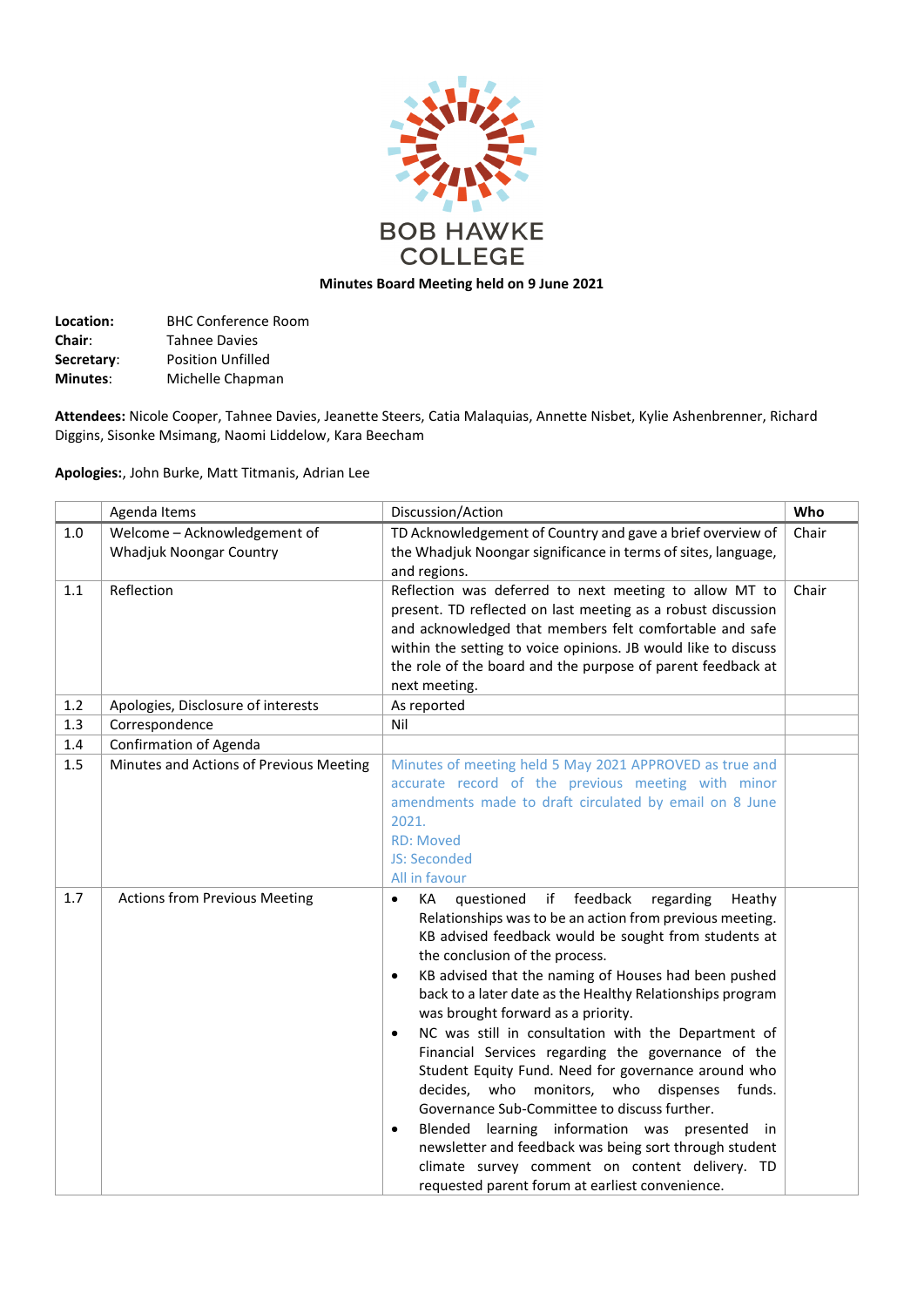|     | Agenda Items                                                                                                                                                                 | Discussion/Action                                                                                                                                                                                                                                                                                                                                                                                                                                                                                                                                                                                                                                                                                                                                                                                                                                                                                                                    | Who       |
|-----|------------------------------------------------------------------------------------------------------------------------------------------------------------------------------|--------------------------------------------------------------------------------------------------------------------------------------------------------------------------------------------------------------------------------------------------------------------------------------------------------------------------------------------------------------------------------------------------------------------------------------------------------------------------------------------------------------------------------------------------------------------------------------------------------------------------------------------------------------------------------------------------------------------------------------------------------------------------------------------------------------------------------------------------------------------------------------------------------------------------------------|-----------|
| 1.8 | <b>Board Audit Skills</b>                                                                                                                                                    | ACTION: Healthy Relationship Program feedback will be sort<br>at the conclusion of the 3 <sup>rd</sup> session.<br>ACTION: Announcement of new Board members in<br>newsletter and updated on Website with expiry of term listed.<br>ACTION: Governance Sub Committee will discuss plan to<br>formulate guidelines/priorities of Student Equity Fund. Sub-<br>committee to invite NC to attend discussion.<br>ACTION: NC to hold finance data information session 24 June<br>4:30-5:30pm. Ability to be held on Teams also [subsequently<br>changed to 21 July 2021].<br>ACTION: Summary of rationale re all gender toilets to be<br>formulated and circulated to Board for approval by 18 June.<br>Original Intent amongst parent representatives to<br>$\bullet$<br>identify skills available to Board with a view to<br>identifying gaps in skills and the future needs of the<br>Board when co-opting new community members or ad |           |
|     |                                                                                                                                                                              | hoc membership.<br>ACTION: To be Workshopped at next governance meeting to<br>determine further competencies required. To be presented<br>at next Board meeting.                                                                                                                                                                                                                                                                                                                                                                                                                                                                                                                                                                                                                                                                                                                                                                     |           |
| 2.0 | Governance Discussion - Role of the<br>Board and Handling Parent Feedback.                                                                                                   | Deferred to next meeting to allow JB to present.                                                                                                                                                                                                                                                                                                                                                                                                                                                                                                                                                                                                                                                                                                                                                                                                                                                                                     |           |
| 3.0 | Principal's Update and Questions<br>Principal's Quarterly Report - for<br>noting<br>360 feedback report for noting.<br><b>BHC Annual Report 2020 for noting</b><br>$\bullet$ | KB outlined the process for determining ATAR pathways.<br>$\bullet$<br>Firstly considered which subjects the College would<br>deliver for Years 11 and 12 and then worked backwards.<br>It is a purposeful decision-making process with data<br>showing that 75%-80% of BHC students will be ATAR<br>bound. There will be diverse opportunities for Year 9s<br>next year with decisions based on experience and<br>research with like schools.<br>360 feedback deferred to next meeting to allow JB to<br>$\bullet$<br>discuss.<br>Some minor amendments to be made to Annual Report<br>ACTION: Annual Report feedback to be emailed to Michelle<br>and cc'd to John by 10 June.                                                                                                                                                                                                                                                     | КB        |
| 3.1 | Principals Report - Question Time                                                                                                                                            | Held over to next meeting.                                                                                                                                                                                                                                                                                                                                                                                                                                                                                                                                                                                                                                                                                                                                                                                                                                                                                                           |           |
|     | RD left the meeting at 7.22pm                                                                                                                                                |                                                                                                                                                                                                                                                                                                                                                                                                                                                                                                                                                                                                                                                                                                                                                                                                                                                                                                                                      |           |
| 4.0 | Finance Update<br>Finance Report - for noting                                                                                                                                | NC provided a detailed explanation of report. Finance is<br>managed through a variety of sources and software programs,<br>with calendar year expenditure. Voluntary Contribution<br>Collection rate was currently at 77%.                                                                                                                                                                                                                                                                                                                                                                                                                                                                                                                                                                                                                                                                                                           | <b>NC</b> |
| 4.1 | <b>Finance Questions</b>                                                                                                                                                     | KA asked if all funds had been allocated. NC - funds were<br>$\bullet$<br>distribute across all learning areas to be expended on the<br>current years students with establishment funds set aside<br>to develop next year's classrooms.<br>AN queried how library books were chosen. NC- worked<br>with Westbooks and English HOLA and student voice to<br>determine age/ability appropriate resources with the<br>view to expand each year. Some books in Student<br>Central.<br>Recruitment of librarian to be considered. Board to be<br>advised<br>advertising.<br>Consider<br>when<br>community<br>volunteer.                                                                                                                                                                                                                                                                                                                   |           |
| 5.0 | <b>Other Business</b><br><b>Bag Storage - for noting</b>                                                                                                                     | Bag storage Final Report presented for noting. Thanks<br>$\bullet$<br>offered to KA and other members for comprehensive<br>consideration of the issue.<br>ACTION: Principal to present paper to parent body.<br>Introduction paragraph to be put onto Compass.                                                                                                                                                                                                                                                                                                                                                                                                                                                                                                                                                                                                                                                                       | Chair     |